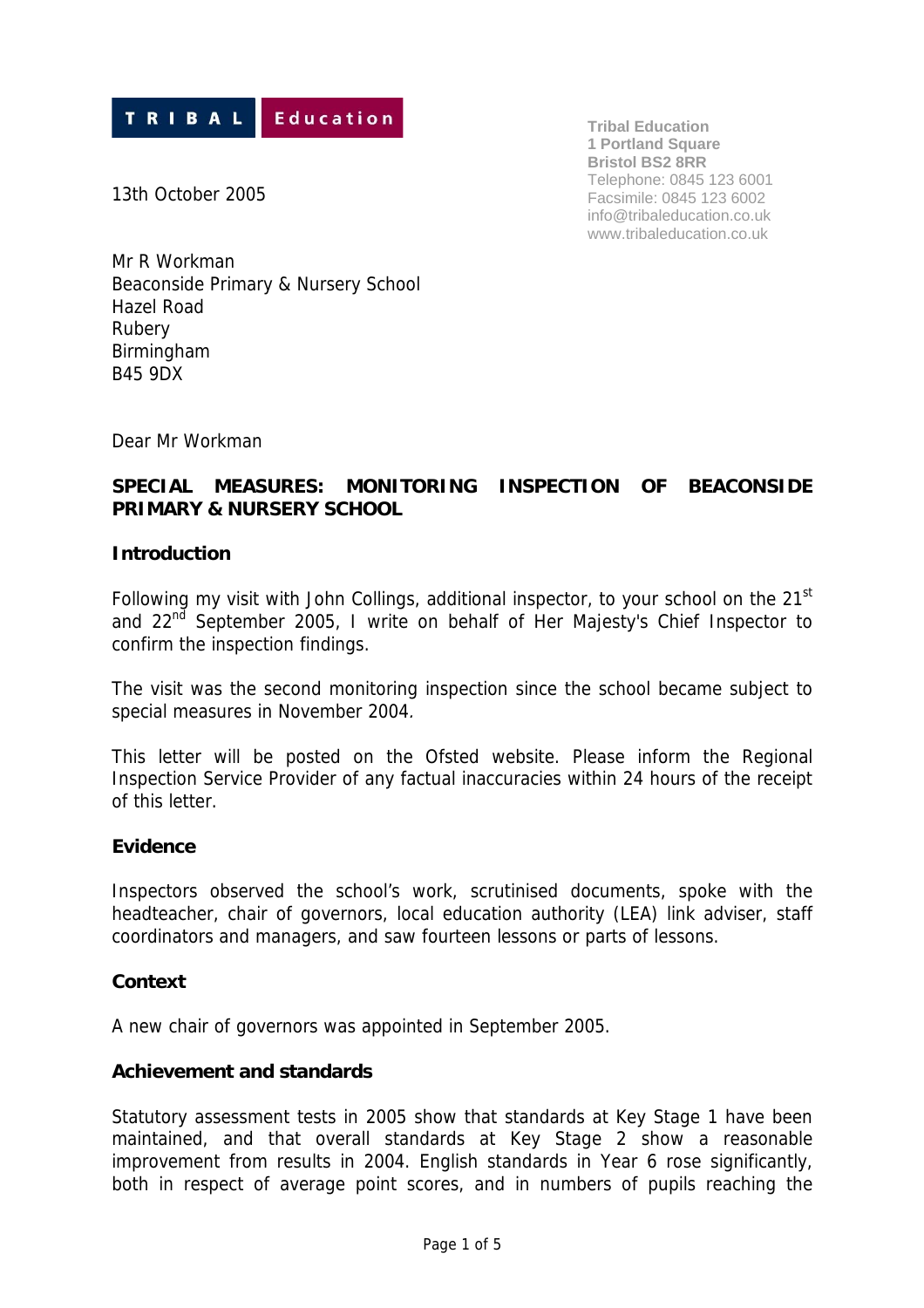expected Level 4 and the higher Level 5. In mathematics the numbers of pupils reaching Level 4 has also risen although numbers of pupils at Level 5 remain low and this is most marked for girls. Standards in science declined from the high values in 2004 but remain broadly average with more pupils gaining higher levels in science than in English or mathematics. Overall, standards achieved in 2005 were satisfactory. However, some weaknesses remain in respect of more able pupils. There has been a fall in the numbers of pupils achieving the higher levels at Key Stage 1, although their progress was nevertheless good when compared to their attainment on entry to the school. Standards in mathematics in Year 6, although improving, are not yet good enough. Pupils with special needs continue to achieve well throughout the school. Their good progress is a testimony to the quality of provision and success of the school's inclusion strategy.

Standards seen in lessons and in current pupils' work are generally as expected for their ages. A very wide range of performance is evident, consistent with the range of abilities of pupils in the school. Not all work is as well presented as it could be, but good opportunities for extended writing were evident throughout the school. Pupils speak very well, and confidently, particularly in the younger years. However, the demand of work provided for some older and more able pupils does not fully develop their potential and is insufficiently challenging.

Progress on the areas for improvement identified by the inspection in November 2004:

• Improve the achievement of the pupils in Years 3 to 6 – satisfactory progress.

### **Personal development and well-being**

The personal development of pupils continues to be a strong feature of the school, beginning with good early years work and developed through consistent care and guidance from all staff. As a result pupils demonstrate good attitudes to learning. They try hard to please their teachers and, in turn, teachers work to make lessons enjoyable. There is a safe climate for learning that encourages pupils to attempt challenging tasks. However, pupils are not yet experiencing enough opportunities to develop independent learning skills.

Pupils' behaviour is good. Consistent messages over healthy lifestyles and safe practices begin in the nursery. Attendance continues to be good. Punctuality is good, with both pupils and staff effectively using procedures to deal with latecomers. Staff have all received recent training in updated child protection procedures.

This aspect of the school remains good.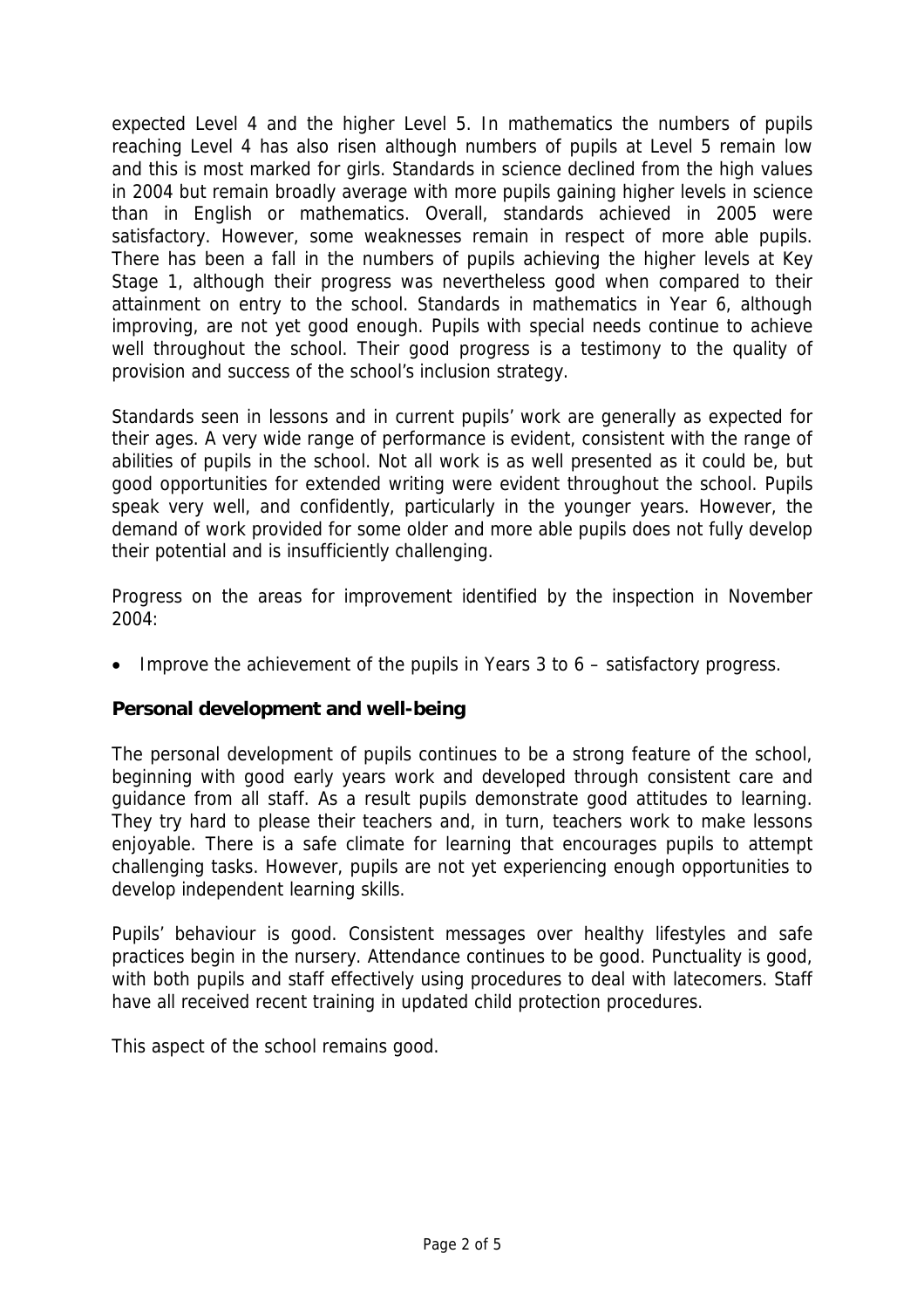## **Quality of provision**

At the last visit some inadequate teaching was seen. This is no longer the case and the proportion of good teaching has increased. However, there is still insufficient good or better teaching particularly in Key Stage 2. In the Foundation Stage and Key Stage 1 three of the four lessons seen were good. In Years 3 and 4 four of the five lessons were good. In Years 5 and 6 all five examples were satisfactory.

Where teaching is good lessons have pace, and expectations of pupils are clear, challenging and matched to their varying needs and abilities. Where teaching is satisfactory work does not consistently challenge, particularly higher attaining pupils, and expectations of what is to be completed in a lesson are not made sufficiently explicit.

Pupils with special educational needs make good progress because they are well supported by teaching assistants. Pupils with special educational needs and those in the Mainstream Autism Base are fully included alongside their peers throughout the school.

Assessment is satisfactory and whole-school targets are being set but group or individual targets have not been set for this academic year.

Progress on the areas for improvement identified by the inspection in November 2004:

- Address the variable quality of teaching to bring it up to the level of the best good progress
- Improve assessment and its use satisfactory progress.

### **Leadership and management**

The impact of the action to improve standards is beginning to show in improving national test results at Key Stage 2. The leadership of the headteacher in carrying through key elements of the action plan is good. Procedures for monitoring teaching and learning are robust enough to effect change. Good progress on implementing the staff training elements of the action plan is beginning to ensure staff are better equipped to improve their teaching. For example, staff are becoming more aware of the role assessment plays in planning. Staff report favourably on the training and have a clearer focus on what needs to be done to raise standards. Consistency of practice is developing well. The LEA has delivered its part of the action plan effectively. The headteacher is very aware of strengths and weaknesses within the school. Recent school self-evaluation has effectively identified continuing areas for development.

Subject coordination is satisfactory. Improvements in planning are evident, for example, in mathematics. Good focused intervention for Year 6 pupils was a key factor in raising English standards. There is a good, whole-school, systematic approach to developing the teaching of science investigation skills. Temporary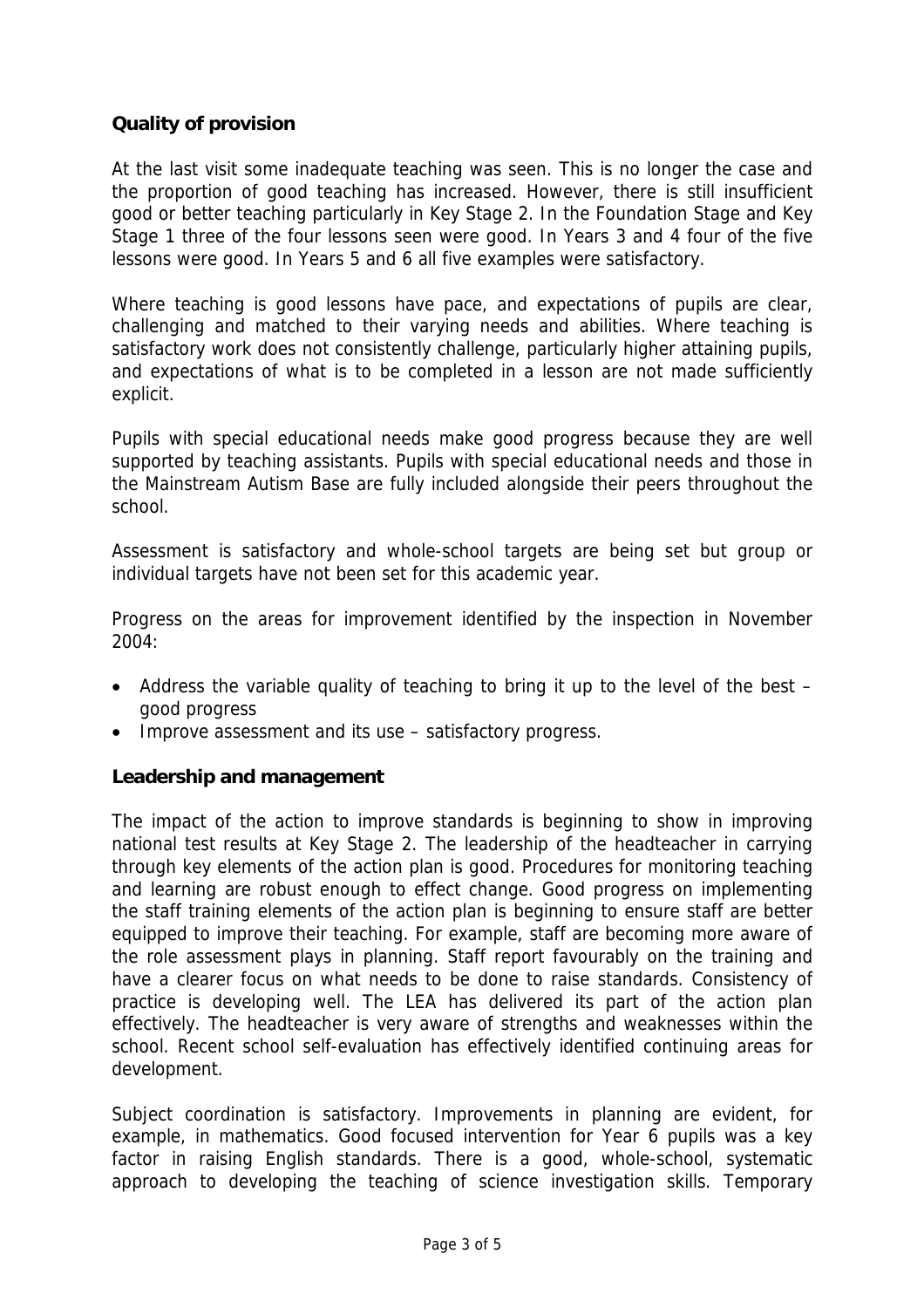staffing changes should not compromise short term progress towards raising standards, although close monitoring and support, particularly for middle management roles, should continue.

As a result of good training, staff have accepted the need to differentiate tasks within lessons, the role of formative assessment for learning, and know of the importance of high expectations and challenge particularly for more able pupils. These good practices are not yet always embedded in the day to day experiences, particularly for Years 5 and 6.

The new chair of governors understands the need to offer challenge alongside support and is familiar with the data measures used to give overall performance figures. Governor training is taking place although, as yet, training for the chair has not occurred. A newly constituted Curriculum Committee has begun visiting classrooms, and receiving reports from subject leaders.

The school now meets the statutory requirements for collective worship.

The recent proposal to commission an expert survey to inform fully the preparation of a Disability Discrimination Act access plan should ensure the school has sufficient information.

The school has the capacity to further improve under the good leadership of the headteacher.

Progress on the areas for improvement identified by the inspection in November  $2004.$ 

• Improve the quality of leadership and management at all levels – satisfactory progress.

### **External support**

The support from the LEA has been good. All staff have received appropriate training. The LEA has arranged external visits for all teaching staff to other schools, to help further raise staff expectations of what pupils can achieve. Networking with neighbouring schools is helping to build esteem within the staff, and the confidence demonstrated by the LEA as to the capacity for the school to improve is an important factor in raising standards.

### **Main Judgements**

Progress since being subject to special measures – satisfactory progress.

Progress since previous monitoring inspection – satisfactory progress.